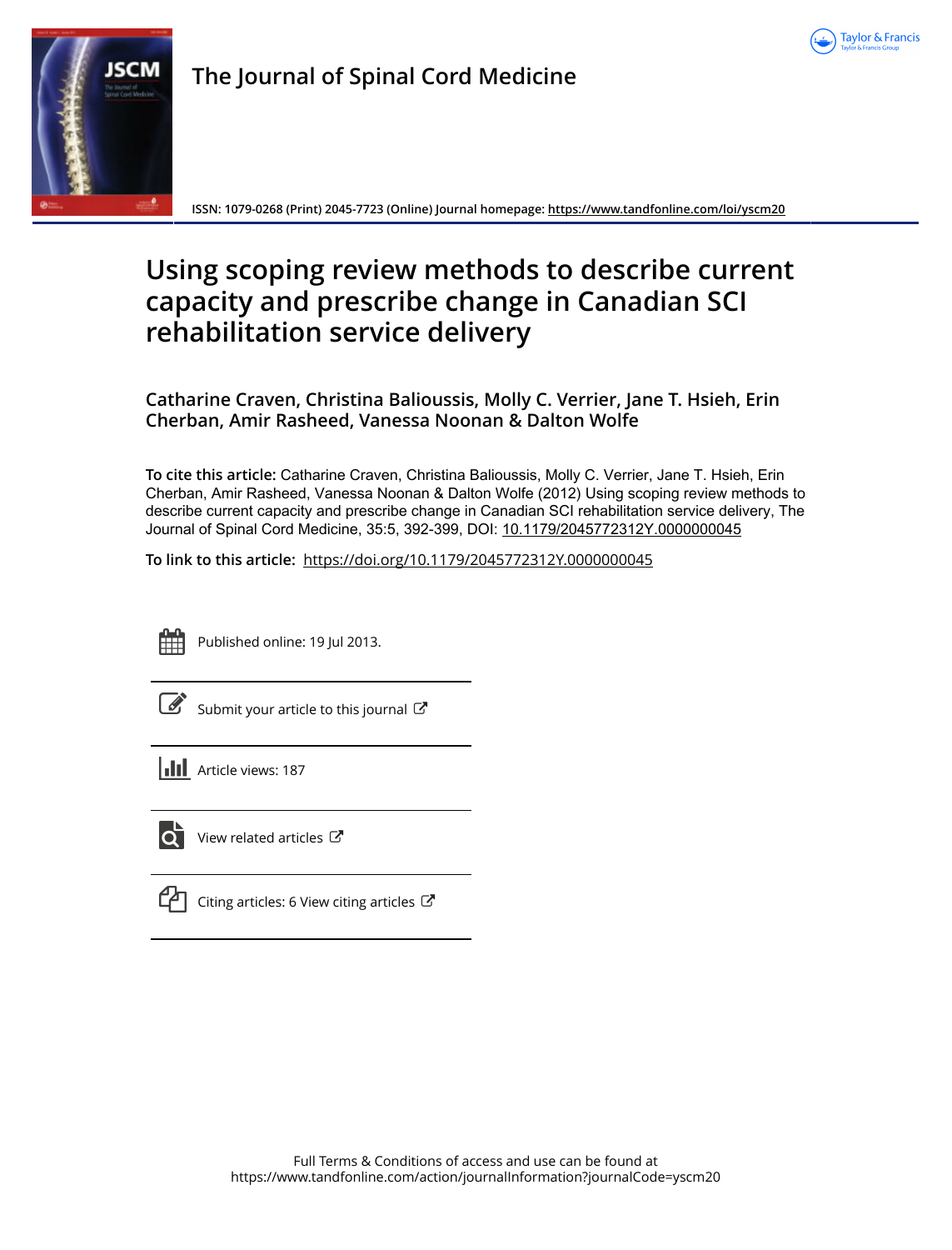# Special article Using scoping review methods to describe current capacity and prescribe change in Canadian SCI rehabilitation service delivery

## Catharine Craven<sup>1</sup>, Christina Balioussis<sup>1</sup>, Molly C. Verrier<sup>1</sup>, Jane T. Hsieh<sup>2,3</sup>, Erin Cherban<sup>4</sup>, Amir Rasheed<sup>4</sup>, Vanessa Noonan<sup>4</sup>, Dalton Wolfe<sup>2,3</sup>

<sup>1</sup>Toronto Rehabilitation Institute, University Health Network, Toronto, Ontario, Canada, <sup>2</sup>Lawson Health Research Institute, London, Ontario, Canada, <sup>3</sup>Parkwood Hospital, SJHC London, Ontario, Canada, <sup>4</sup>Rick Hansen Institute, Vancouver, British Colombia, Canada

Objective: To describe the methodology used to conduct a scoping review of spinal cord injury (SCI) rehabilitation service delivery in Canada, and to explain the reporting process intended to advance future service delivery.

Evidence acquisition: A SCI rehabilitation framework derived from the International Classification of Function, Disability and Health was developed to describe the goals and interprofessional processes of rehabilitation. An adapted Arksey and O'Malley (2005) methodological framework was used to conduct a scoping review of SCI rehabilitation services in Canada. Data were obtained from multiple relevant sources via survey ( $N = 3572$  data fields) from 13 of 15 Canadian tertiary SCI rehabilitation sites, systematic reviews, white papers, literature reviews, clinical practice resources, and clinicians. Multidisciplinary teams of content experts ( $n = 17$ ), assisted with data interpretation and validation by articulating practice trends, gaps, and priorities.

Evidence synthesis: The findings will be presented in an atlas, which includes aggregate national data regarding impairment and demographic characteristics, service utilization, available resources (staff and capital equipment), specialized services, local expertise, and current best practice indicators, outcome measures, and clinical guidelines. Data were collated and synthesized relative to specific rehabilitation goals. The current state of SCI rehabilitation service delivery (specific to each rehabilitation goal) is summarized in a report card within three domains, knowledge generation, clinical application, and policy change, and specifies key 2020 priorities.

Conclusion: These findings should prompt critical evaluation of current Canadian SCI rehabilitation service delivery while specifying enhancements in knowledge generation, clinical application and policy change domains likely to assist with achievement of best practices by 2020.

Keywords: Disability, Spinal cord injuries, Clinical practice, Rehabilitation, Scoping review, Service delivery

## Introduction

Although more than 85 000 persons currently live with a spinal cord injury (SCI) in Canada,<sup>[1](#page-8-0)</sup> with more than 4000 new cases occurring every year, there is limited understanding of the national rehabilitation resources available to persons with SCI or their adequacy. With low incidence and prevalence rates compared with other health conditions, and the high economic burden of SCI rehabilitation (The total direct cost of acute

Correspondence to: Catharine Craven, Lyndhurst Centre, 520 Sutherland Dr., Toronto, Ontario M4G 3V9 Canada.

Email: [Cathy.craven@uhn.ca](mailto:Cathy.craven@uhn.ca)

care and rehabilitation was \$123 674 in 2005/2006 Canadian Dollars<sup>[2](#page-8-0)</sup> and the fact that rehabilitation and health care service delivery is provincially funded, national strategies to direct change for SCI service delivery are at best extremely challenging. Canadian initiatives attempting to capture the spectrum of available clinical services have been plagued by the lack of existing infrastructure to enable tracking of patients and their outcomes across the continuum of care; evaluation of treatment effectiveness; or development and evaluation of related programs and policies.[3](#page-8-0) For example, the Ontario Spinal Cord Injury Registry based on the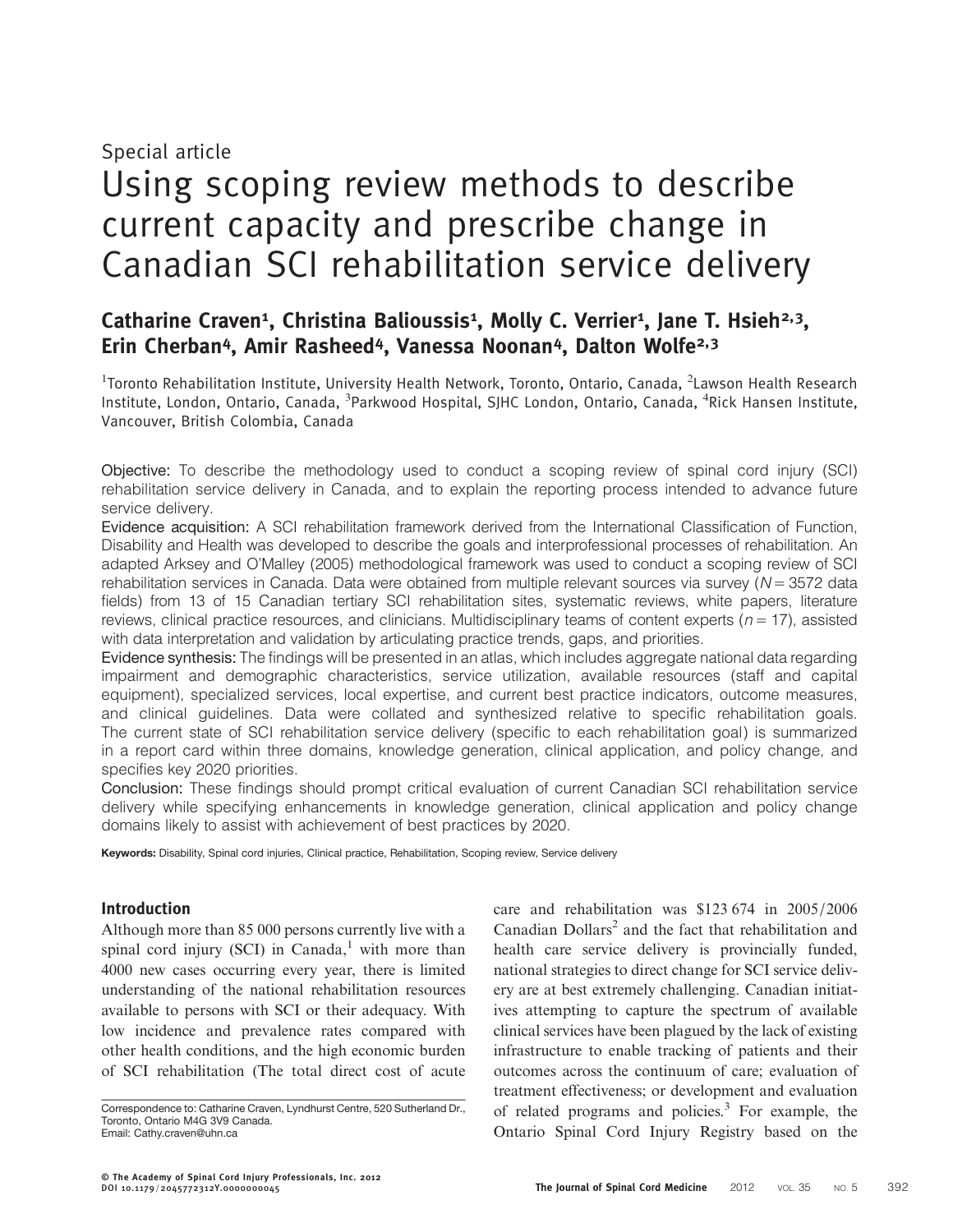model of the national Rick Hansen Spinal Cord Injury Registry (RHSCIR) and implemented over a two-year period in Toronto and Hamilton, represented the first single source of clinical SCI data that included comprehensive rehabilitation data. $3$  In addition to these issues, there has been little opportunity for interprofessional and multidisciplinary research, knowledge exchange, and data sharing among SCI experts and professionals.<sup>[3](#page-8-0)</sup> The net result of these barriers to information exchange is the absence of a prior comprehensive account of SCI rehabilitation service delivery in Canada.

The Rehabilitation Environmental Scan (E-Scan) project is part of a translational research program intended to describe current SCI rehabilitation service delivery in Canadian tertiary rehabilitation centers and to create a related national dataset. This manuscript seeks to describe the methodology used to conduct a scoping review of SCI rehabilitation services in Canada and explain the atlas reporting process intended to inform and advance future SCI rehabilitation service delivery.

### **Methods**

## Defining the research question

The primary objective of this scoping review was to describe current SCI rehabilitation services for individuals with subacute and chronic SCI admitted to 13 tertiary SCI rehabilitation sites in Canada. This objective was defined by the investigators following discussion with the members of the rehabilitation arm of the SCI Solutions Translational Research Network, a national group of scientists and clinical thought leaders, frustrated by the challenges associated with articulating and promoting the processes of SCI rehabilitation. Secondary objectives were (1) to develop a rehabilitation framework that represents the goal oriented, interprofessional and multi-modal (emotional, physical, medical, and surgical) aspects of SCI rehabilitation service delivery; (2) to describe the key constructs and specific health outcomes underlying each rehabilitation goal and the related models of SCI rehabilitation service delivery; (3) to profile sites with comprehensive or exemplary services; (4) to identify national trends, gaps (regional or process disparity), and priorities in SCI rehabilitation service delivery; (5) to utilize the scoping review findings to inform future enhancements in SCI service delivery. An overview of the E-Scan scoping review methods is illustrated in Fig. 1.

### The SCI rehabilitation framework

The form and content of the data collection, synthesis and reporting of this scoping review stems from the SCI rehabilitation framework. The SCI rehabilitation framework was derived from the International Classification of Function, Disability and Health (ICF) by the study investigators. The ICF is a classification system that underlies definition, measurement, and policy formulations in the fields of health and disability[.4](#page-8-0) A hybrid of medical and social models of disability, the ICF framework depicts functioning and disability as interacting factors that further relate to the individual, and contextual factors unique to the individual including their environment, and personal factors. The dimensions are seen as also interacting with the environment, which encompasses external factors such as architectural characteristics, legal, and social structures, and climate; and personal factors (or the social context), which includes factors relating to the individual and his/her socio-cultural surroundings such as social background, education, profession, experiences, gender and age. The interplay between these factors influences how an individual experiences their SCI-related disability. These concepts are thought to be interactive and dynamic, rather than linear and



Figure 1 Overview of E-Scan Methods.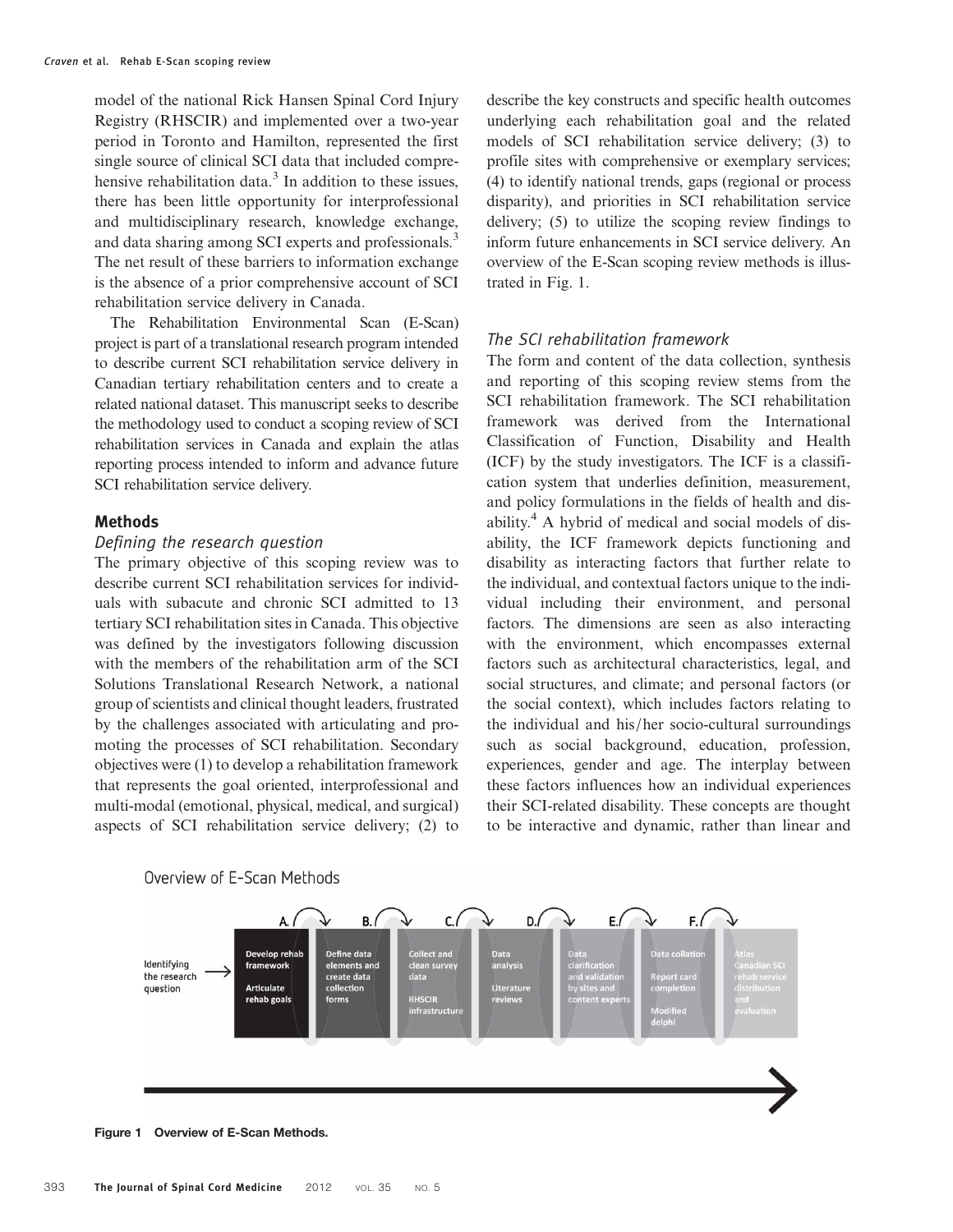static. In this framework, information is organized into the three ICF dimensions:

- 1. Body functions and structure, which consists of the physiological and psychological body functions and anatomical body parts, and incorporates impairments that may occur as a result of SCI;
- 2. Activities, which refers to the individual's the tasks and actions executed by an individual with SCI; and
- 3. Participation, which refers to the individual's involvement in life situations.

The SCI rehabilitation framework displays the goaloriented nature of SCI rehabilitation service delivery within these dimensions – body structure and function, activity, and participation (Fig. 2). The hexagon or "mosaic tile-like appearance" of the rehabilitation goals are intended to visually represent the complex interplay

of the individual, their goals and the interprofessional and multimodal nature of SCI rehabilitation service delivery, with a variety of cognitive, physical, or medical therapies and diagnostic interventions targeting multiple rehabilitation goals ongoing at any one time. The rehabilitation framework emphasizes the central role of the individual with SCI in the rehabilitation process, and the need to customize and tailor the goals and processes of rehabilitation to the individual, while taking into consideration their unique environment and personal factors. The strength of the framework is that it enables distinction between disease, consequences of disease, and contributing factors. The SCI rehabilitation framework was developed a priori to conduct of the scoping review. The rehabilitation goals were used to guide selection of

# **Framework of Rehabilitation Goals**



Figure 2 SCI Rehabilitation Framework.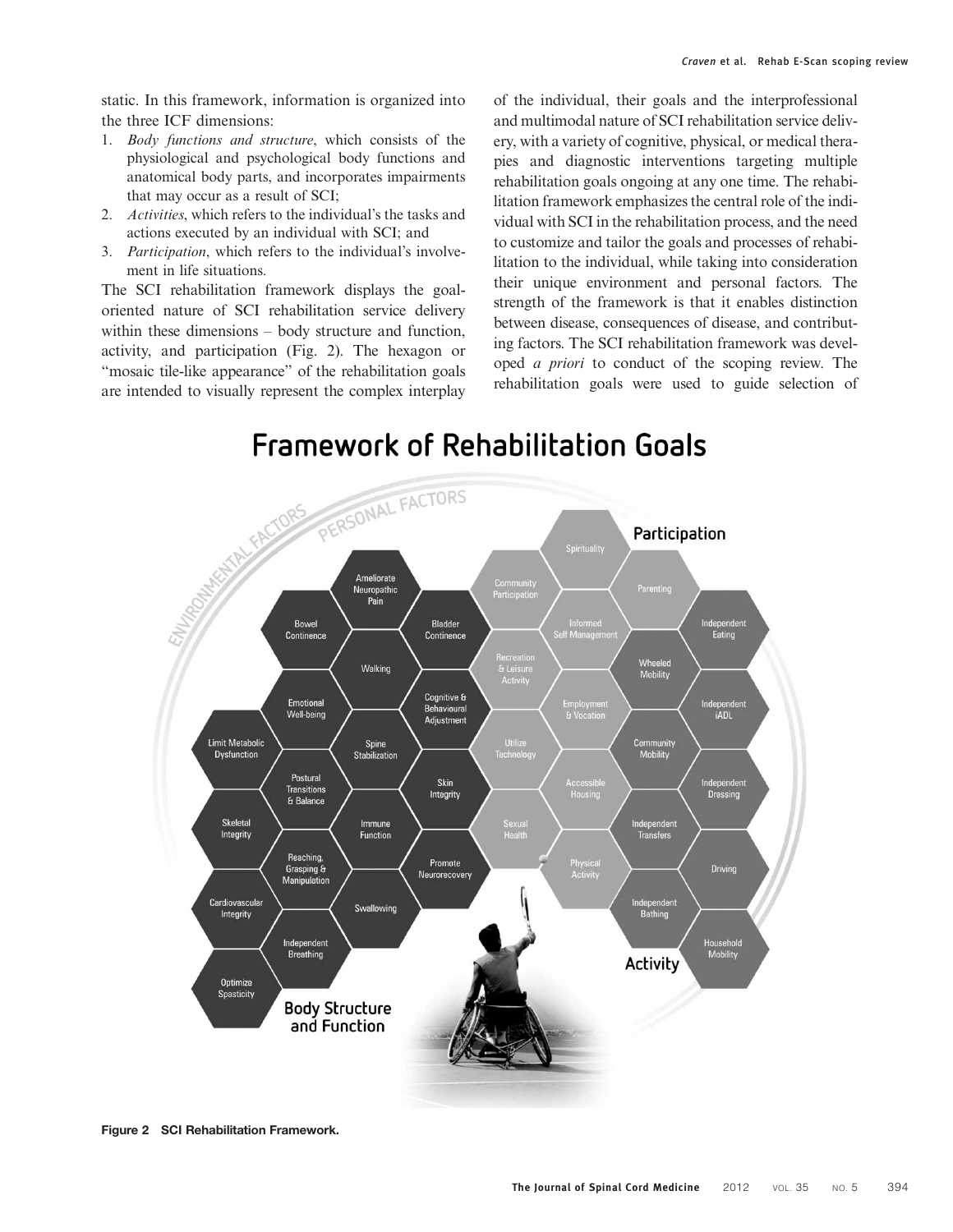relevant data elements, data collection, collation, and the data reporting processes.

## Modified scoping review methods

We modified the scoping review methods described in the Arskey and O'Malley Framework for scoping reviews.<sup>[5](#page-8-0)</sup> This widely used scoping review framework specifies six steps for conducting a scoping review. The investigative team modified these steps in order to align with the field and project scope.

Identification of rehabilitaiton goals from the rehabilitation framework.

The decision was based on

- accordance with the ICF framework,
- relevance to the Canadian Context,
- the state of existing literature/guidelines,
- the richness of the dataset available after the multicenter data collection,
- gaps regional disparities or inequities,
- stakeholder domains of interest,
- correspondence with the Rick Hansen Institute's Best Practice Implementation program.

The framework presents 45 goals of rehabilitation practice: 28 in body structure and function, nine in activity, and ten in participation. Each of the 17 rehabilitation goals will be a separate chapter of the E-Scan Atlas and fall within specific ICF domains:

- 1. Body structure and function: Walking; reaching, grasping and manipulation; cardiovascular integrity; skeletal integrity; skin integrity; bowel continence; bladder continence; ameliorate neuropathic pain; independent breathing; emotional well-being; and optimizing spasticity.
- 2. Activity: Wheelchair mobility.
- 3. Participation: Community participation, employment and vocation, informed self-management, physical activity, and sexual health.

## Identification of data elements relevant to primary objective

The focus of the review was to provide an account of rehabilitation service and practices. Data elements and studies were selected for inclusion based on their relevance to the rehabilitation goals and current practice. A substantial portion of the data was obtained from the E-Scan survey. The survey was developed by the investigators; consideration was given to the data elements, their relevance, clarity, and administrative burden. The survey was piloted by several sites in Ontario Windsor, London, Kingston and Toronto, then refined based on feedback prior to national dissemination. The web-based survey, included 3572 elements regarding patient utilization, availability and adequacy of staff resources, capital equipment and

services. In addition, data regarding current clinical practice guidelines, care maps and publications used to guide service delivery were collected. Survey respondents were also asked to identify clinicians and scientists likely to influence practice in the next 5 years. Table [1](#page-5-0) provides a brief overview of the E-Scan survey data elements. A letter of introduction regarding the survey process, a data element codebook, and survey guide were distributed to participating sites, prior to data collection. Survey administration was web based with typical respondents being administrators and clinicians from the 13 participating sites (Fig. [3\)](#page-6-0). Data were stored in a central on-line repository. Unclear or missing data were clarified with each participating site. Data cleaning was done prior to analysis.

## Selection of data elements from multiple sources for inclusion

In order to provide a comprehensive account of current practice against the backdrop of best available practice, the E-Scan Investigative team examined a number and variety of additional sources. There sources included published systematic reviews ([www.scireproject.com\)](www.scireproject.com), clinical practice guidelines, clinical trial and cohort study registries, recent conference programs, relevant Canadian white papers, and grey literature for data elements relevant to the focus of the scoping review and the 17 rehabilitation goals. Coincidentally, many of the SCIRE systematic review chapter authors were recruited to assist with data identification and had recently completed extensive reviews of MEDLINE, CINAHL, etc., using long established search terms specific and data quality assessment tools including the Downs & Black checklist and PeDRO scoring systems (<www.pedro.org.au>).

## Descriptive analysis of the data elements

The data from the E-Scan survey were analyzed using SPSS (version 19), and initial national summary reports were produced using descriptive statistics.

## Collate, summarize, and report results of the review

Data for each rehabilitation goal were produced in written form for an initial audit and reviewed by an member of the E-Scan Investigative team. Conventional scoping review methods for summary and weighting of the data acquired were not used as the volume, type, and nature of the data varied widely across rehabilitation goals, rendering cross-chapter comparisons of data infeasible. Rather, we chose to rely on the experts' perception of the relevance of the data to practice as the key filters.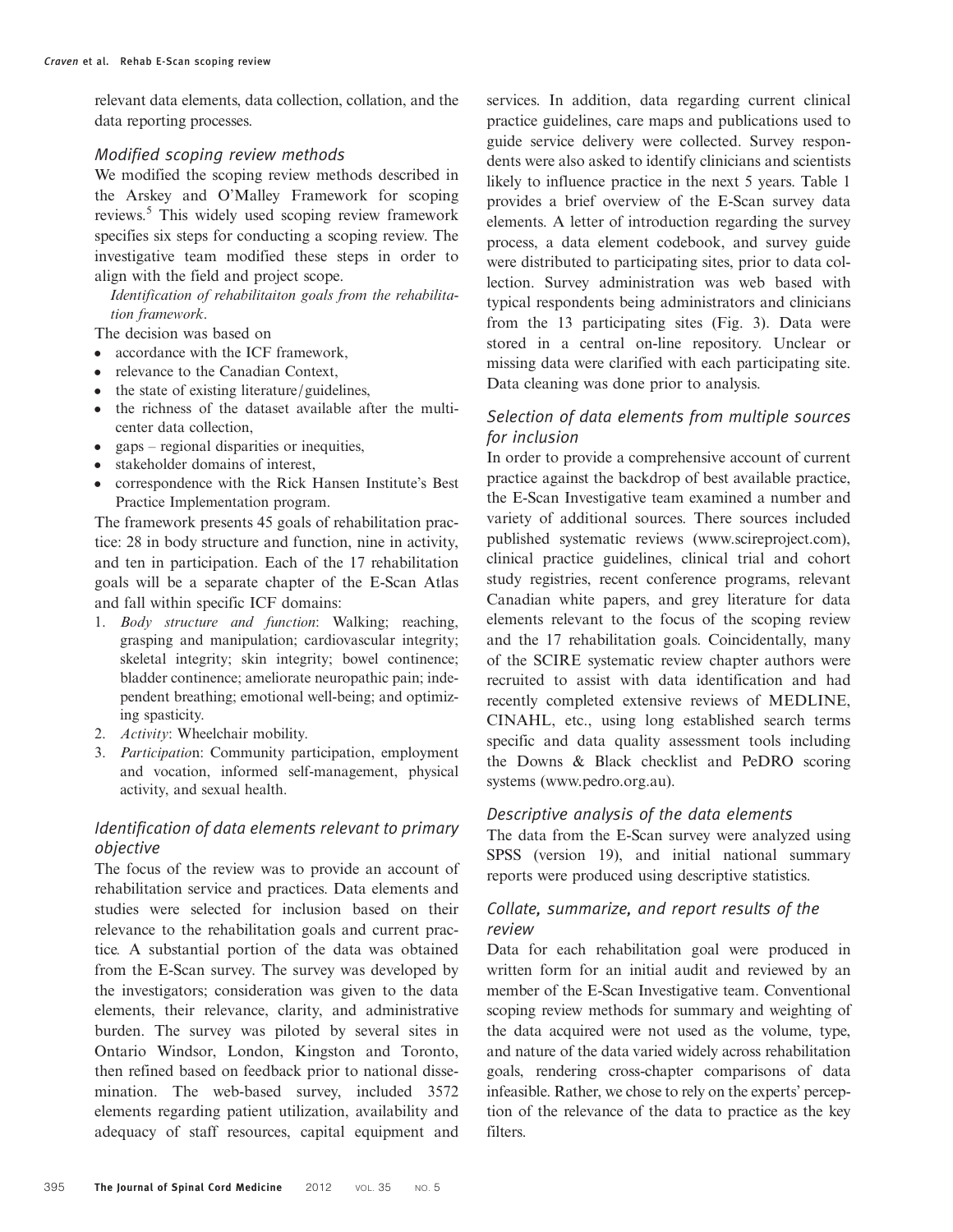#### <span id="page-5-0"></span>Table 1 Summary of E-Scan survey data elements.

| Section heading                                                 | Data element category/descriptors (examples)                                                                                                                                                                                                                                                                                                                                                                                                                                                                                                                                                                                                                                                                                                                                       |
|-----------------------------------------------------------------|------------------------------------------------------------------------------------------------------------------------------------------------------------------------------------------------------------------------------------------------------------------------------------------------------------------------------------------------------------------------------------------------------------------------------------------------------------------------------------------------------------------------------------------------------------------------------------------------------------------------------------------------------------------------------------------------------------------------------------------------------------------------------------|
| (A) Demographic, impairment, capacity &<br>utilization data     | Demographic and impairment characteristics of individuals admitted to the site in the<br>$\bullet$<br>two prior fiscal years (i.e. age, gender, incomplete paraplegia)<br>Capacity – bed number and type, operating budget (20 beds, \$/bed, global budget,<br>$\bullet$<br>$etc.$ )<br>Rehab utilization data - including referring institution, rehab onset days, rehab length of                                                                                                                                                                                                                                                                                                                                                                                                |
| (B) Administrative structure of site and<br>parent organization | stay, service interruptions, ALC days, and discharge destination<br>organization and program leadership structure number and type of program leads (i.e.,<br>executive directors, unit managers, program assistance, admin assistants); # FTE<br>equivalent – their professional designation; availability $\pm$ location – on site, offsite<br>internal, or offsite external to the organization;<br>Service recipients - in-patient, outpatient, outreach<br>$\bullet$                                                                                                                                                                                                                                                                                                           |
| (C) Rehab team structure & service<br>providers at sites        | Adequacy of human resource for service requirements<br>Dpecification of 53 provider types; # FTE staff - regulated health care professional and<br>$\bullet$<br>their credentials;<br>Provider availability - hours/day, days/week;<br>$\bullet$<br>Provider location – on site, offsite internal, or offsite external to the organization;<br>$\bullet$<br>Provider role - team member, consultant; (i.e. 3.0 FTE PT's, 37.5 hours/week, 5/7                                                                                                                                                                                                                                                                                                                                      |
| (D) Specialized equipment                                       | days/week)<br>provider adequacy - provider type and ratios for clinical service demands (i.e. need<br>another 2.0 FTE TRs to allow for evening coverage)<br>Equipment or devices above \$1000 CDN per item (i.e. fluidized mattress)<br>$\bullet$<br>number of devices/equipment<br>access to devices/equipment - own, rent or borrow, days/week, hours/day;<br>$\bullet$<br>adequacy of devices/equipment access - sufficient or insufficient<br>٠                                                                                                                                                                                                                                                                                                                                |
| (E) Diagnostic services                                         | availability of devices/equipment – for clinical care $\pm$ research<br>$\bullet$<br>Diagnostic services (i.e. peak cough flow)<br>٠<br>Electrodiagnostic services (i.e. EMG, NCS)<br>$\bullet$                                                                                                                                                                                                                                                                                                                                                                                                                                                                                                                                                                                    |
| (F) Subspecialty clinics                                        | Imaging (i.e. MRI, ultrasound)<br>Laboratory testing (i.e. vitamin D, urine C&S)<br>service availability- hours/day, days/week;<br>$\bullet$<br>service location – on site, offsite internal, or offsite external to the organization<br>$\bullet$<br>service report timeframes<br>$\bullet$<br>service adequacy - wait list length and duration<br>$\bullet$<br>Details regarding nature and scope of the service<br>Care maps, protocols, and guidelines in use<br>$\bullet$<br>• type, source, degree of practice penetration, frequency of use<br>Service recipients - in-patient, outpatient, outreach<br>$\bullet$<br>Service availability- hours/day, days/week<br>$\bullet$<br>Service location - on site, offsite internal, or offsite external to the organization;<br>٠ |
| (G) Discharge planning services                                 | Service providers - number and type of providers, FTE allocation<br>Service adequacy - wait times - volumes, duration<br>Accessible housing consultation, site visits, application process,<br>$\bullet$<br>Service availability- hours/day, days/week;<br>Service location – on site, offsite internal, or offsite external to the organization;<br>٠                                                                                                                                                                                                                                                                                                                                                                                                                             |
| (H) Follow-up services                                          | Service providers - number and type of providers, FTE allocation<br>Service structure - individual providers or interprofessional team<br>Service availability- hours/day, days/week<br>Service location - on site, offsite internal, or offsite external to the organization<br>Service providers – number and type of providers, FTE allocation<br>٠                                                                                                                                                                                                                                                                                                                                                                                                                             |
| (I) Local expertise                                             | Service structure – individual providers or interprofessional team<br>Local topic leaders<br>٠<br>Training programs, students                                                                                                                                                                                                                                                                                                                                                                                                                                                                                                                                                                                                                                                      |
| (J)Assessments/outcomes                                         | Research expertise<br>Assessments specific to rehab goals, use of outcome – yes/no, by whom, time<br>requirement; charting; purpose of collection - clinical, research or administration                                                                                                                                                                                                                                                                                                                                                                                                                                                                                                                                                                                           |

Terms: ALC – alternate level of; C&S– Culture & Sensitivity; EMG – Electromyography; FTE – Full Time Equivalent; MRI – Magnetic Resonance Imaging; NCS – Nerve Conduction Study; PT – Physiotherapist; TR – Therapeutic Recreation.

## Consult with stakeholders

Content experts appropriate to the selected rehabilitation goals were contacted and invited to participate in a series of WebEx teleconferences regarding data interpretation and/or validation. Interprofessional working groups comprised at least five Canadians content experts per rehabilitation goal. Content review working groups then collated the survey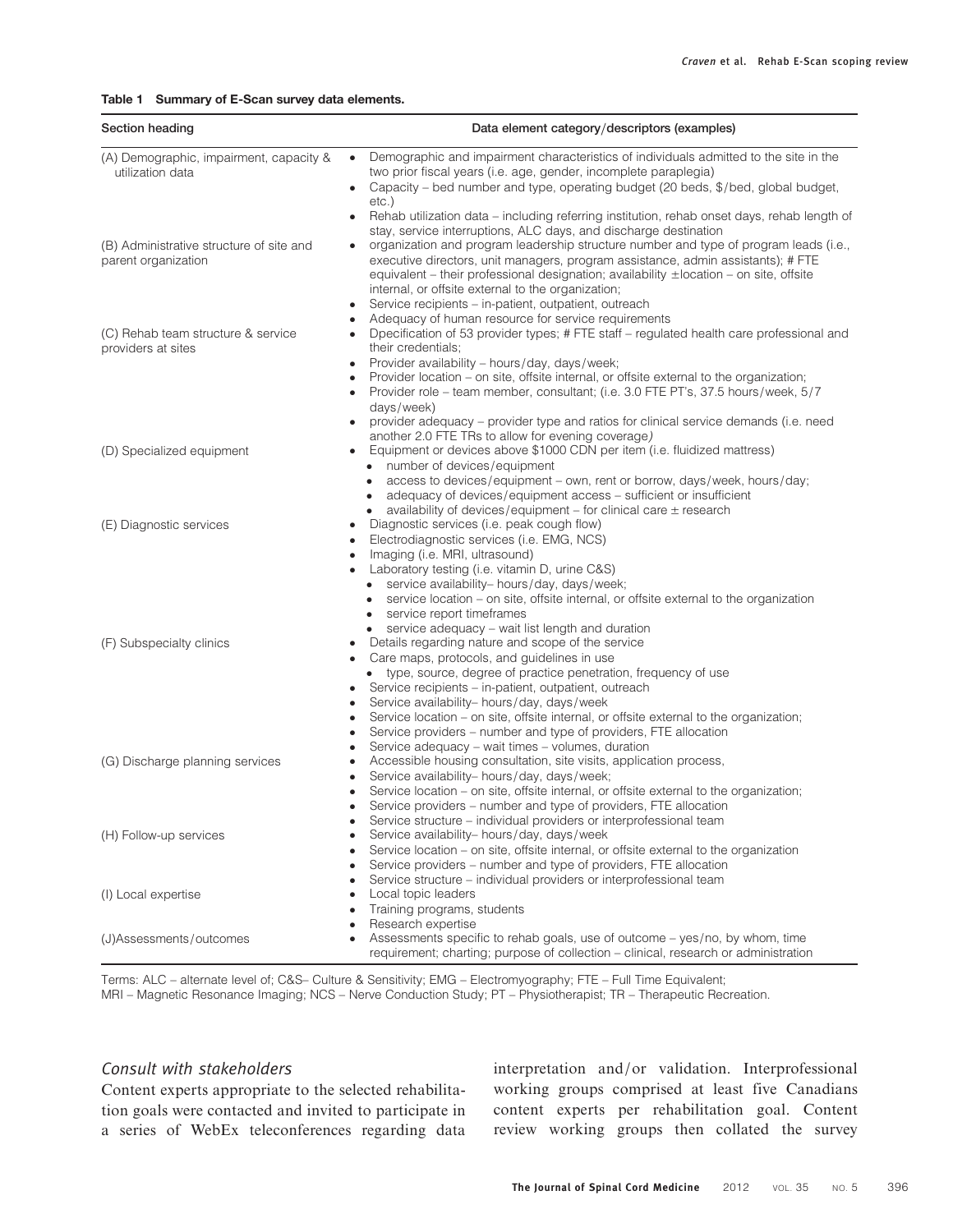<span id="page-6-0"></span>

Figure 3 E-Scan participating site locations.

findings with information obtained from the aforementioned data sources with their own expertise and produced analytical interpretations of the information collected. Each rehabilitation goal report included a definition of the key construct or rehabilitation goal, descriptors of current service delivery including staff, resources, practice patterns, and outcome assessments; current key practice references and guidelines in use; a list of Canadian content experts likely to influence practice in the next 5 years. Reviewers were asked to identify best practice organizations and indicators; and, to highlight clinical, research and policy barriers to service delivery throughout the data collation process based on their own experience and knowledge of the field, or new insights obtained from the discussions. Validation of the information obtained was received from practicing clinicians across the country via WebEx.

## Presentation of the scoping review – using a formal KT strategy

The Atlas will feature an E-Scan report card at the conclusion of each of chapter. Report cards will provide an overall rating of SCI rehabilitation service delivery, relative to three domains: knowledge generation, reflecting current research endeavours (innovation) and their outcomes; clinical application, referring to the use of research and best practice findings and their alignment with current clinical practice; and policy change, which signifies the extent to which health policy currently enables or impedes changes to service delivery. As shown in Table [2](#page-7-0), each report card category contains four operationally defined subelements, which are rated on a scale from insufficient to optimal  $(-5$  to  $+5)$  and converted to a visual scale. At the bottom of each report card, there is a priority rating on a numerical scale ranging from 1 to 3, with 1 indicating the category/domain of highest priority. Priority ratings will identify one of the three categories to which prospective efforts and funding must be directed in order to achieve evolution in rehabilitation service delivery and practice (Fig. [4\)](#page-7-0). Specifically, we have set our sights on the year 2020, to achieve significant enhancement in best practice. Thus, the report cards will serve as summaries for specific rehabilitation goals, as well as provide a means by which one may compare across all rehabilitation goals included in the  $\text{Atlas}$ <sup>[6](#page-8-0)</sup> Content experts together with participating experts provide a "take home message" describing the steps required to revitalize the area of highest priority between atlas publication and 2020.

#### **Discussion**

Scoping reviews are an increasingly popular approach for reviewing evidence and investigating issues, particularly in the field of health. $6,8-10$  $6,8-10$  $6,8-10$  The methodology has enabled the collation of information from a variety of sources and people. The findings will provide baseline information on the state of Canadian SCI rehabilitation service delivery, while identifying trends and gaps in these services, thus leading to a critical re-evaluation of Canadian SCI rehabilitation practice.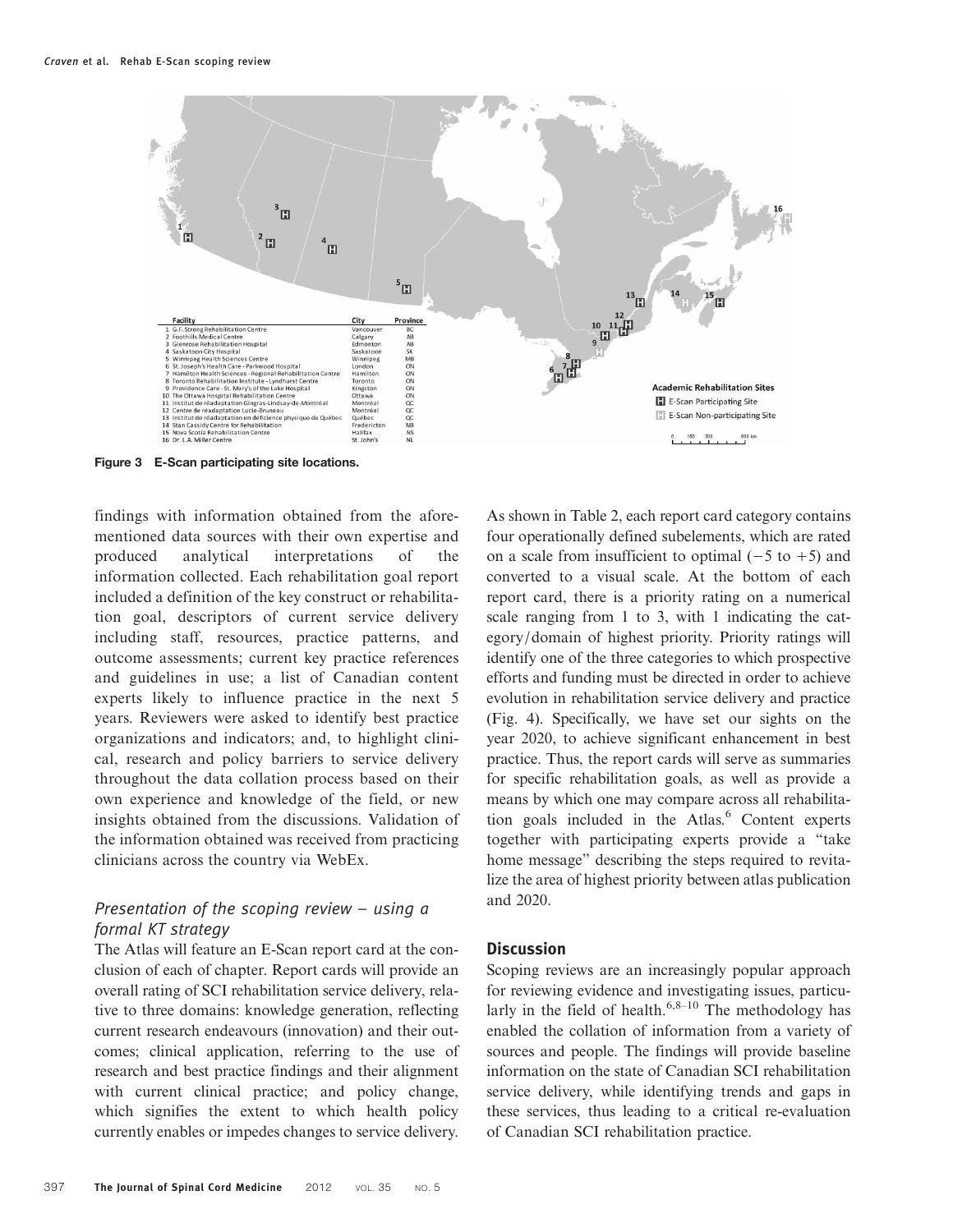<span id="page-7-0"></span>Table 2 Elements contributing to report card domains.

| Domain                  | <b>Elements</b>                            | Definition/descriptor                                                                                                                                                                              |
|-------------------------|--------------------------------------------|----------------------------------------------------------------------------------------------------------------------------------------------------------------------------------------------------|
| Knowledge<br>generation | Innovation/discovery                       | Novel methods, ideas, and/or practices that lead to advances in the field                                                                                                                          |
|                         | Emerging evidence                          | The academic weight and clinical value of findings from ongoing and recently<br>completed research studies                                                                                         |
|                         | Outcome measures                           | The tools being used to estimate the results of a treatment and evaluate its<br>effectiveness                                                                                                      |
|                         | Resource capacity                          | The extent to which the field has adequate graduate students, basic and clinical<br>scientists with the appropriate skills to investigate the needs expressed by<br>patients and service providers |
| Clinical<br>application | Integrative care                           | The multidisciplinary and synergistic approach to health care service delivery <sup>7</sup>                                                                                                        |
|                         | Effective practice (evidence/<br>outcomes) | The existence of clinical practice guidelines, best practice indicators or other<br>relevant evidence to support practice implementation                                                           |
|                         | Practice equity                            | The equivalence of care provision across the country                                                                                                                                               |
|                         | Capacity                                   | The number of specialized staff members and the state of their professional<br>development across the country                                                                                      |
| Policy change           | Environmental shift                        | Formation of community groups or coalitions with common SCI rehabilitation/health<br>interests                                                                                                     |
|                         | Change agents                              | Leaders/experts/organizations willing to partner to effect policy change                                                                                                                           |
|                         | Societal awareness                         | General community awareness of the need for policy change to alter practice and<br>influence the health of persons with SCI and/or rehabilitation service delivery                                 |
|                         | Community capacity                         | The capacity of the SCI community and its' stakeholders to collaborate with policy<br>makers during the planning, implementation, and evaluation of policy change                                  |

Our scoping review process has likely suffered from the lack of a quality assessment or a critical appraisal assessment tool. One positive aspect of this process was use of the SCI rehabilitation framework to anchor all of our data sorting and filtering as it pertained to SCI rehabilitation service delivery.

As discussed by Levac et  $al$ , <sup>[11](#page-8-0)</sup> synthesis of the collated scoping review data requires three key steps, "data analysis", "reporting the results", and "applying meaning to the results". We chose to apply meaning to

the results through use of report cards and actionable take home messages. Report cards are a known means for creating accountability to and by stakeholders.<sup>[6](#page-8-0)</sup> The report cards amalgamate information about a rehabilitation goal, highlight the specific areas/domains (knowledge generation, clinical application policy change) requiring support/attention through quality and priority ratings, and key messages from content experts to facilitate positive changes in service delivery as rapidly as possible. Our intent is that the Atlas will



Figure 4 nreport card.